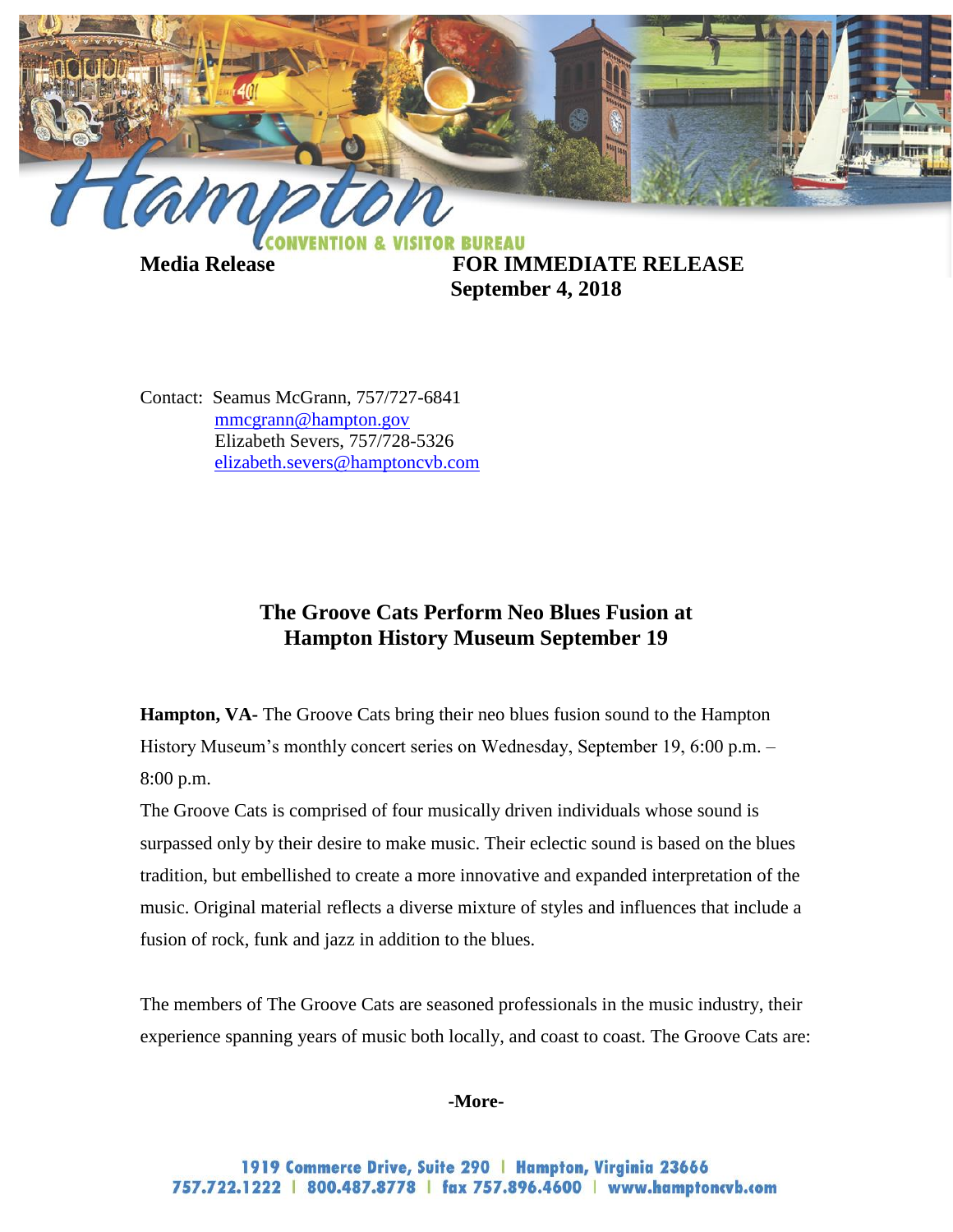## **The Groove Cats Perform Neo Blues Fusion at Hampton History Museum September 19- Page 2**

Heather Pabalate, lead vocals; Ron Hanchin, bass, vocals, founding member; Alan Baisley, guitar, vocals; and Ivan Evans, drums.

### **Heather Pabalate, Lead Vocals**

Heather's versatility in the vocal arena allows for a wide range of musical styles to include jazz, rhythm & blues and rock as well as the blues. Her experience includes over 20 years of performing with various entertainment agencies and production companies as well as being lead vocalist for R&R Band, Vess Russ Project and Vertical Circle. Heather has had the opportunity to share the stage with the likes of Kim Waters, Angela Bofill and Ike Cole. She also spent several years as a studio vocalist, which resulted in a selftitled CD in 1994. Heather brings her brand of sultry yet funky lead vocals to the band in addition to having strong background vocal abilities.

#### **Ron Hanchin, Bass, Vocals, founding member**

Formerly with the Blues Cats, Galaxy, Crimson Velvet, and What Next among others, Ron has been playing bass professionally in a variety of bands for over 30 years and has shared the stage with many nationally known acts – Aerosmith, Three Dog Night, The Fabulous Thunderbirds, Ruth Brown, the Buddy Guy Band, L'il Ed And the Blues Imperials, Kenny Neal, Leon Redbone, and Joanna Conner to name a few. His band the Blues Cats won acclaim from their CD "It Ain't Easy" which was released in 1993. After playing in several bands that stretched his musical styles, he has decided to return to the blues, "Because it's just more fun!"

#### **Alan Baisley, Guitar, Vocals**

A veteran guitarist, singer, composer and music teacher, Alan was classically trained at the age of 11 in England, and has been playing his chosen instrument ever since. He is

**-More-**